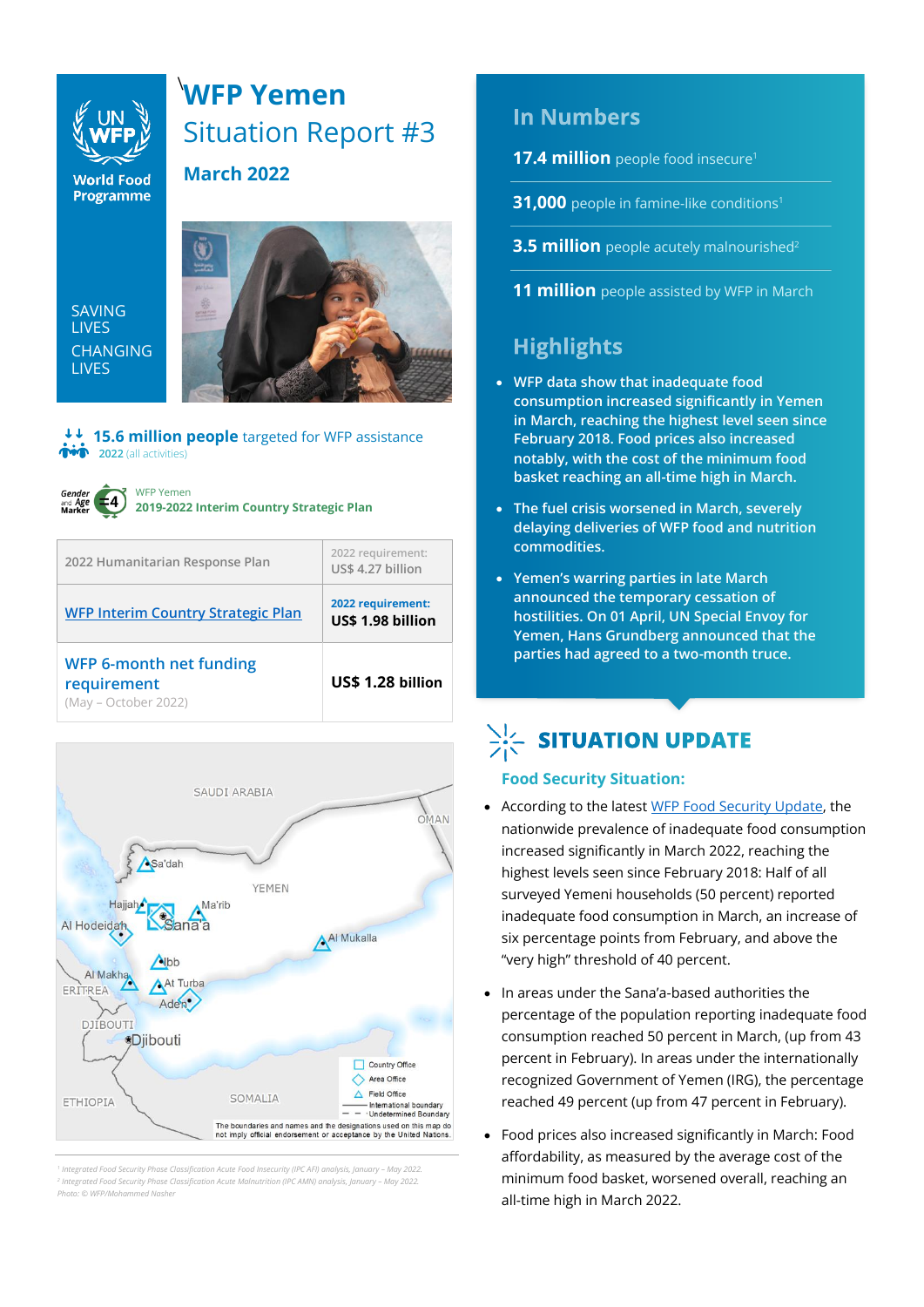### **Fuel Situation:**

- The ongoing fuel crisis continued to worsen across the country in March, significantly impacting WFP operations. While the fuel shortages are most acute in areas under the Sana'a-based authorities, fuel shortages are also being reported from areas under the IRG.
- Dispatches of WFP commodities are being severely affected by the fuel crisis, as transporters are forced to wait for up to 15 days for the provision of fuel. At the end of March, dispatches for the ongoing second general food assistance (GFA) dispatch cycle (March-April) were only halfway complete, and WFP expects continuing delays in the coming weeks.

### **Security Situation:**

- On 05 March, two international staff members from Médecins sans frontières (MSF) were kidnapped by unknown assailants in Hadramawt governorate, according to [media reports.](https://www.reuters.com/world/middle-east/doctors-without-borders-workers-kidnapped-yemen-sources-2022-03-06/) The abductions come less than a month after five UN staff members were kidnapped in Abyan governorate on 11 February.
- On 26 March, an airstrike in Sana'a city struck 30 meters from the UN Common Accommodation Facility, home to most international UN staff in Sana'a. The airstrike caused minor damage to the compound, and no staff were injured.
- Yemen's warring parties in late March announced the temporary cessation of hostilities. On 01 April, UN Special Envoy for Yemen, Hans Grundberg announced that the parties had agreed to a two-month ceasefire
- As of the end of March, IOM Rapid Displacement Tracking [reported](https://dtm.iom.int/reports/yemen-%E2%80%94-rapid-displacement-tracking-update-20-march-26-march-2022) 28,700 people displaced due to conflict across Yemen so far in 2022.

### **Economic Situation:**

- The Yemeni riyal (YER) remained relatively stable in March in areas under the IRG. As of the end of the month, the riyal traded at YER 1,220/USD 1.
- Meanwhile, the YER remained stable in areas under the Sana'a-based authorities, averaging YER 600/USD 1.

# **WFP OPERATIONS**

- WFP assisted approximately 11 million people across its activities in Yemen in March 2022.
- Th[e WFP Yemen 2021 Annual Country Report](https://www.wfp.org/operations/annual-country-report/?operation_id=YE01&year=2021#/23449) was released on 31 March, showing that WFP assisted 15.5 million people in Yemen in 2021, remaining WFP's largest single-country operation.

### **General Food Assistance:**

- **In March, WFP continued dispatching general food assistance (GFA) to some 13.3 million people across Yemen. During the calendar month of March, WFP assisted 9.6 million people with GFA, in part due to the ongoing fuel crisis, which delayed the dispatch and distribution of WFP commodities.** Approximately 6.7 million people were assisted with in-kind food assistance, 1.7 million people with commodity vouchers and 1.2 million people with cash-based transfers.
- Of the targeted GFA beneficiaries, eight million continue to receiv[e reduced](https://www.wfp.org/news/wfp-forced-cut-food-assistance-yemen-warns-impact-hunger-rises) rations due to funding shortages.

### **Nutrition Support:**

• **WFP assisted 1.7 million children and PLWG with nutrition support in Yemen in March:** Under its Prevention of Acute Malnutrition programme, WFP assisted 631,300 children aged 6 to 23 months and 633,000 PLWG. Under its Treatment of Moderate Acute Malnutrition programme, WFP assisted 120,500 children aged 6 to 59 months and 280,700 PLWG.

#### **School Feeding:**

- **WFP assisted 1.6 million school-aged children in Yemen in March**: WFP school feeding took place across 84 districts across all 22 governorates, with 3,800 mt of school feeding commodities distributed.
- Under the Healthy Kitchen-project in Aden city, WFP distributed cooked meals to 15,000 students across ten schools in Dar Sa'ad district, Aden governorate.

### **Livelihoods and Resilience:**

• **WFP reached 292,600 people under its livelihoods and resilience activity in March:** The participants worked on rehabilitating and constructing 508 assets in 72 districts across 14 governorates, including rural road rehabilitation, water harvesting schemes and agricultural projects.

### **CLUSTERS AND COMMON SERVICES**

### **UN Humanitarian Air Service** (UNHAS)**:**

• In March, the WFP-managed United Nations Humanitarian Air Service (UNHAS) operated 80 flights, transporting 1,812 passengers from 18 UN agencies and 55 international non-governmental organizations.